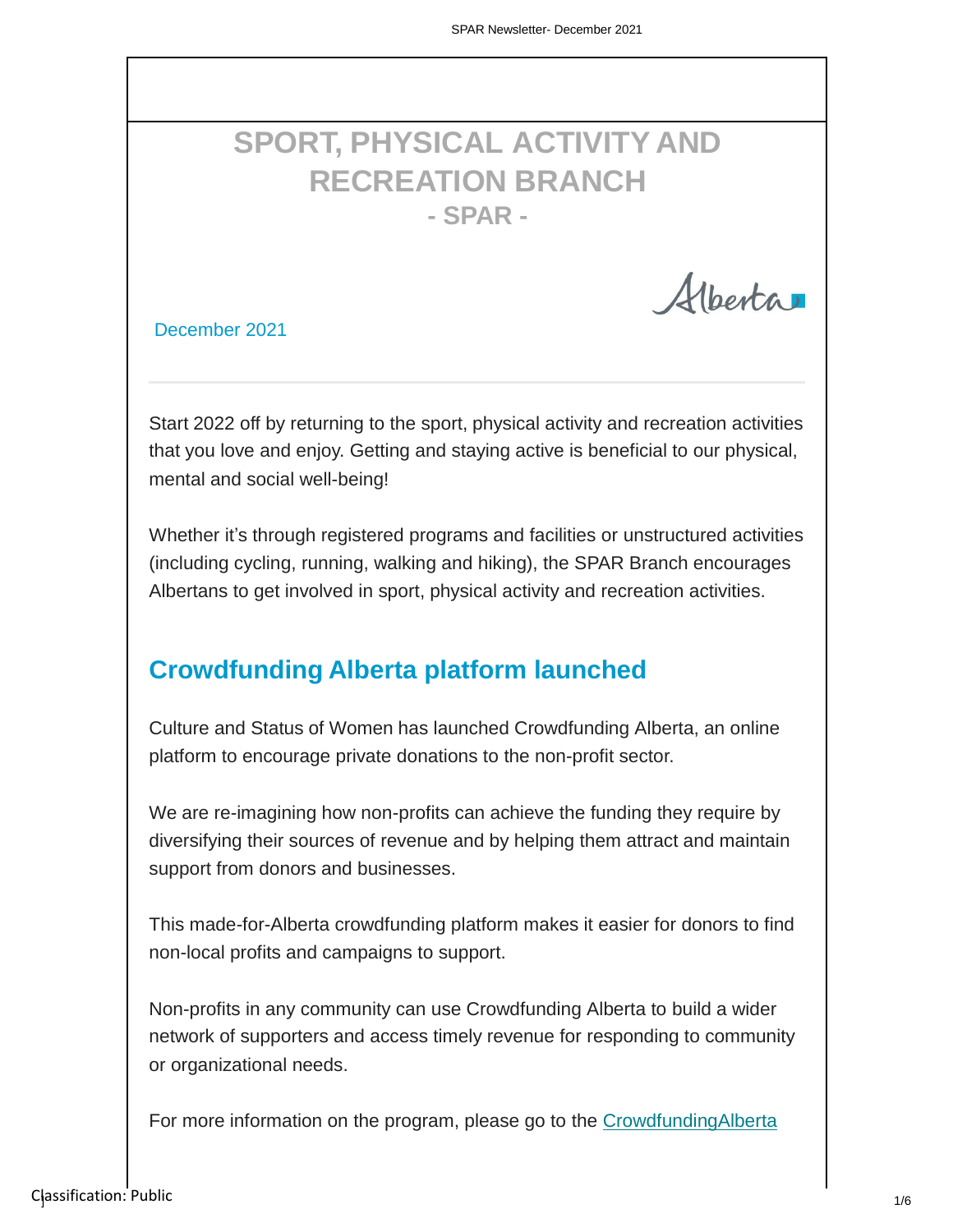[page.](https://crowdfunding.alberta.ca/)

# **National Coaching Certification (NCCP) Updates**

December, January and February NCCP multi-sport module dates have been added to the [NCCPMulti-SportCalendar.](http://edm-goa-web-863:7701/coaching/nccp-multi-sport-module-calendar/) Please continue to check back as additional courses are continually being added. Online modules have a maximum capacity of 12 coaches, so early registration is recommended as many courses sell out quickly.

The NCCP Delivery Team will be out of the office from December 24, 2021 to January 3<sup>rd</sup>, 2022. Response to course/registration inquires received during the time will be delayed until January 4, 2022.

The Coaching Association of Canada has updated the Coach Profile page in [TheLocker](https://thelocker.coach.ca/account/login?ReturnUrl=%2f) to be more inclusive. This includes the demographic fields for Indigenous Peoples (First Nations, Inuit, Métis), Persons with a Disability, and members of the Canadian Armed Forces. In addition, the gender identity fields have also been updated to provide the option for coaches to self-identify.

### **Restrictions and Exemption Safety Training Program**

This online, self-paced training will benefit recreation staff that are exposed to face-to-face customer interactions: lifeguards, frontline clerks, maintenance, instructors, programs staff, gym attendants and grounds staff.

The Restrictions and Exemption Program (REP) Safety Training is a 45-minute online course to help workers assess and manage challenging situations that may arise during their daily work. The training is available at no cost to all Alberta-based employers and employees.

For more information and to enroll for the program go to **[alberta.ca.](https://etraining.arete.ca/courses/-covid-19-customer-conflict-management-communicating-health-and-safety-guidelines-alberta)**

# **2021 ParticipACTION Report Card**

The Adult Report Card is the most comprehensive summary and assessment of adult physical activity in Canada. This year's edition examines the impact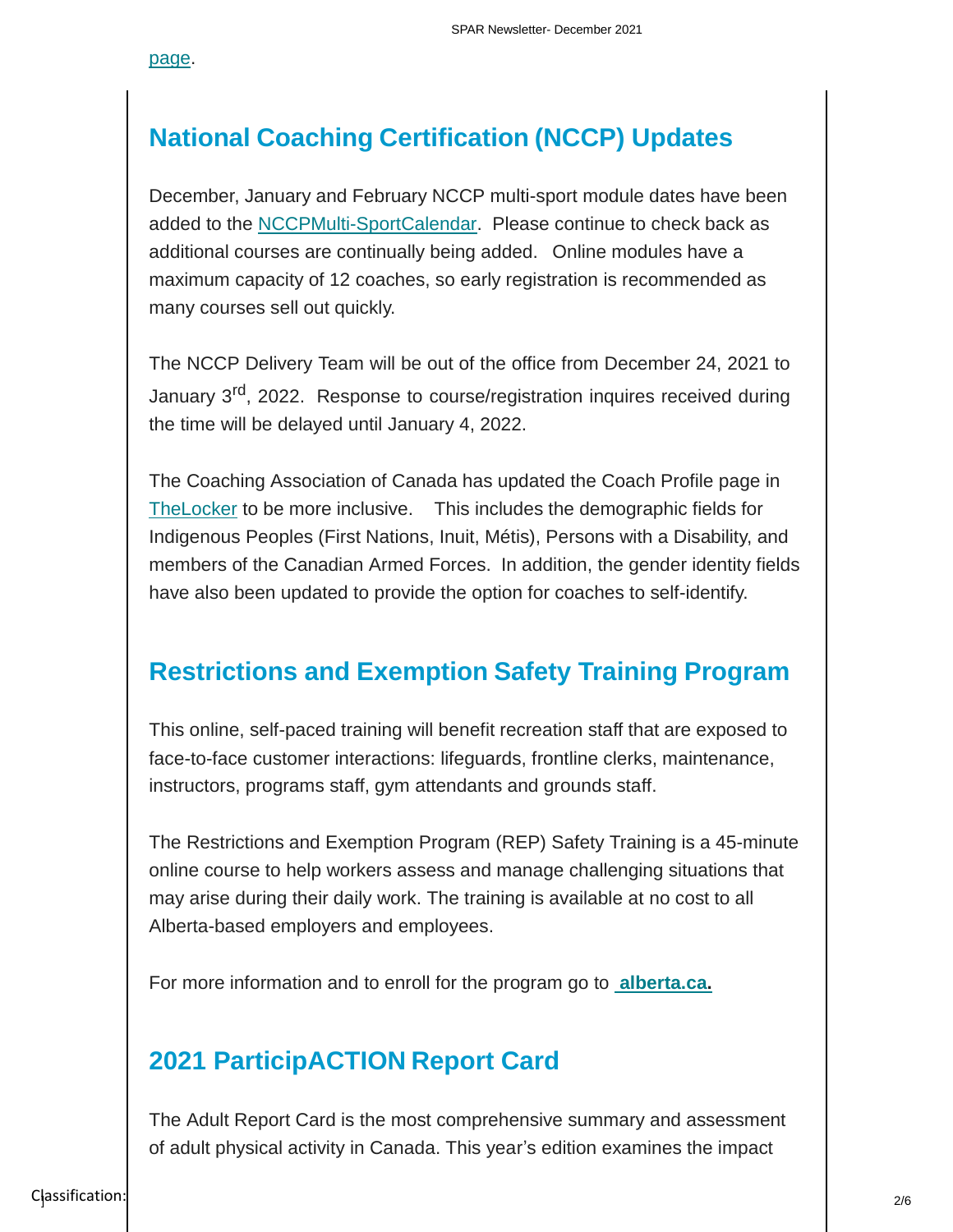COVID-19 has had on physical activity levels and highlights how Canada faces a physical inactivity crisis deepened by the pandemic.

Go to the **ParticipACTION** website to view the complete report.

# **Ever Active Schools Shaping the Future Conference - January 27-29, 2022**

Shaping the Future is an annual conference that brings together educators, health and wellness professionals and researchers to explore aspects of comprehensive school health through a variety of interactive learning formats.

The 2022 conference will take place in person in Lake Louise for three days of learning, wellness and connection. Registration is now open.

[Learnmoreabouttheconferenceandregistertoday.](https://everactive.org/events/stf/)

# **Sport Events Congress 22 (SEC) Registration is Now Open**

Register today for this exciting event where all of Canada's sport tourism stakeholders will gather to learn, network and develop new business partnerships. SEC22 has been designed to help facilitate the recovery of sport hosting.

Sport Events Congress 22 will take place at the Edmonton Convention Centre & Westin Edmonton – March 22-23-24, 2022.

[Registrationisnowopen.](https://sporttourismcanada.com/attend-sec/)

# **Sport Physical Activity and Recreation Collaborative webinar series**

SPARC Alberta is a collaborative Initiative bringing together key leaders from across the Sport, Physical Activity, and Recreation (SPAR) sector with the goal of taking a province-wide approach to intentional positive youth development within grass-roots sport. They want to build on the commitment and dedication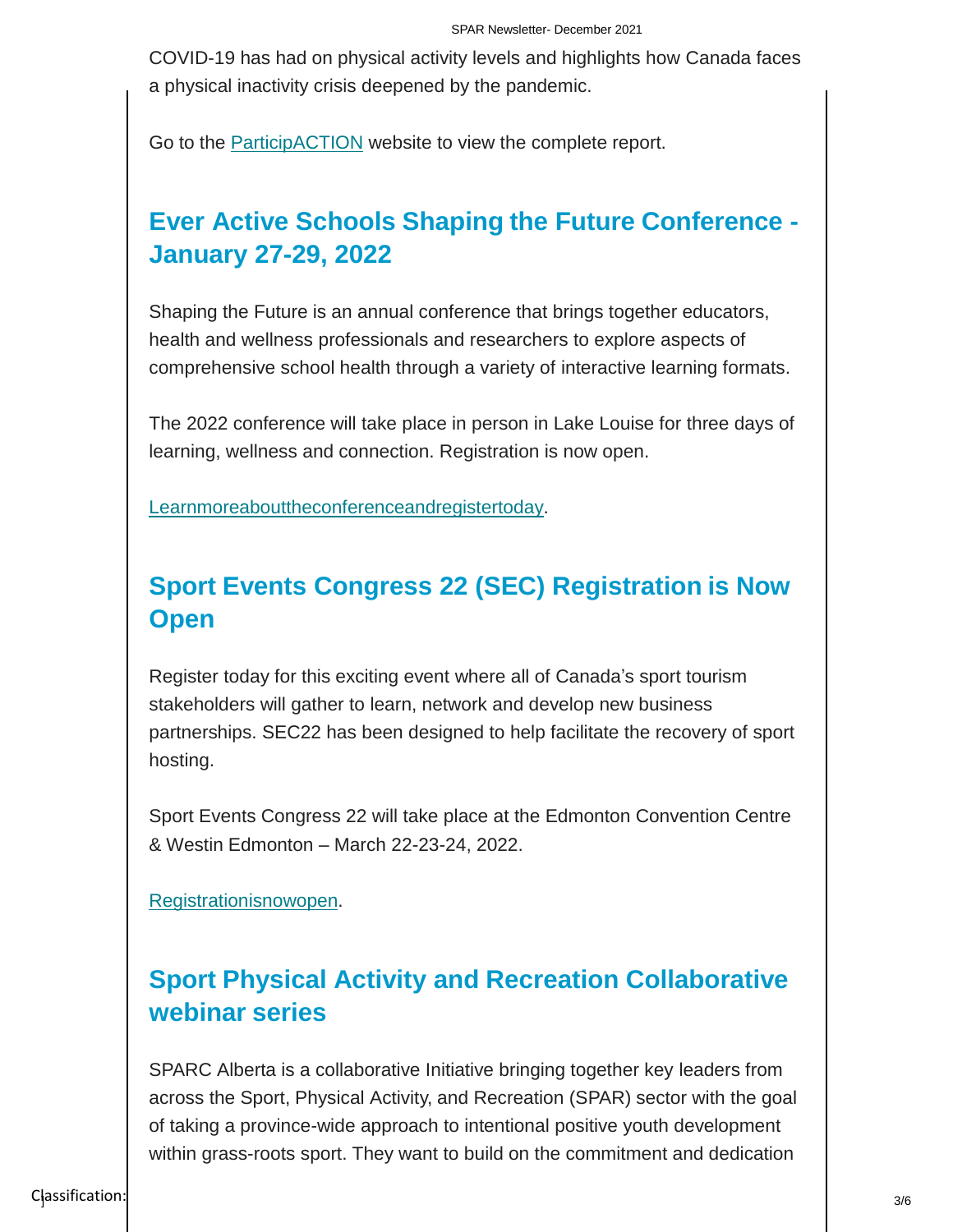within the SPAR sector to lead the way to intentional positive youth development for all!

Join SPARC for an amazing webinar series on SPARCing Conversations in Community Sport as we explore with PYD experts how positive youth development impacts children, youth, and communities across Alberta!

The next webinar, entitled Leveraging Resources, is January 6, 2022. Learn more at [sparcalberta.com.](https://www.sparcalberta.com/)

## **Newcomer Integration Grants**

Non-profit organizations supporting newcomers building a new life in Alberta can apply for Alberta's Supports for Newcomer Integration grants.

Through the grant, organizations help newcomers access public services such as health and education, learn English and settle into a new life, making Alberta a more diverse and prosperous place.

- Applications to the grant program will be open until January 4, 2022.
- The funding agreement spans two years- April 2022 to March 2024.
- 2022 to 2024 call for proposals include:

- Settlement and community support service.

- Language assessment and referral services.
- Drop-in English as an additional language services.

For more information, go to [the SupportsforNewcomerIntegrationgrants](https://www.alberta.ca/supports-for-newcomer-integration-grants.aspx) [webpage.](https://www.alberta.ca/supports-for-newcomer-integration-grants.aspx)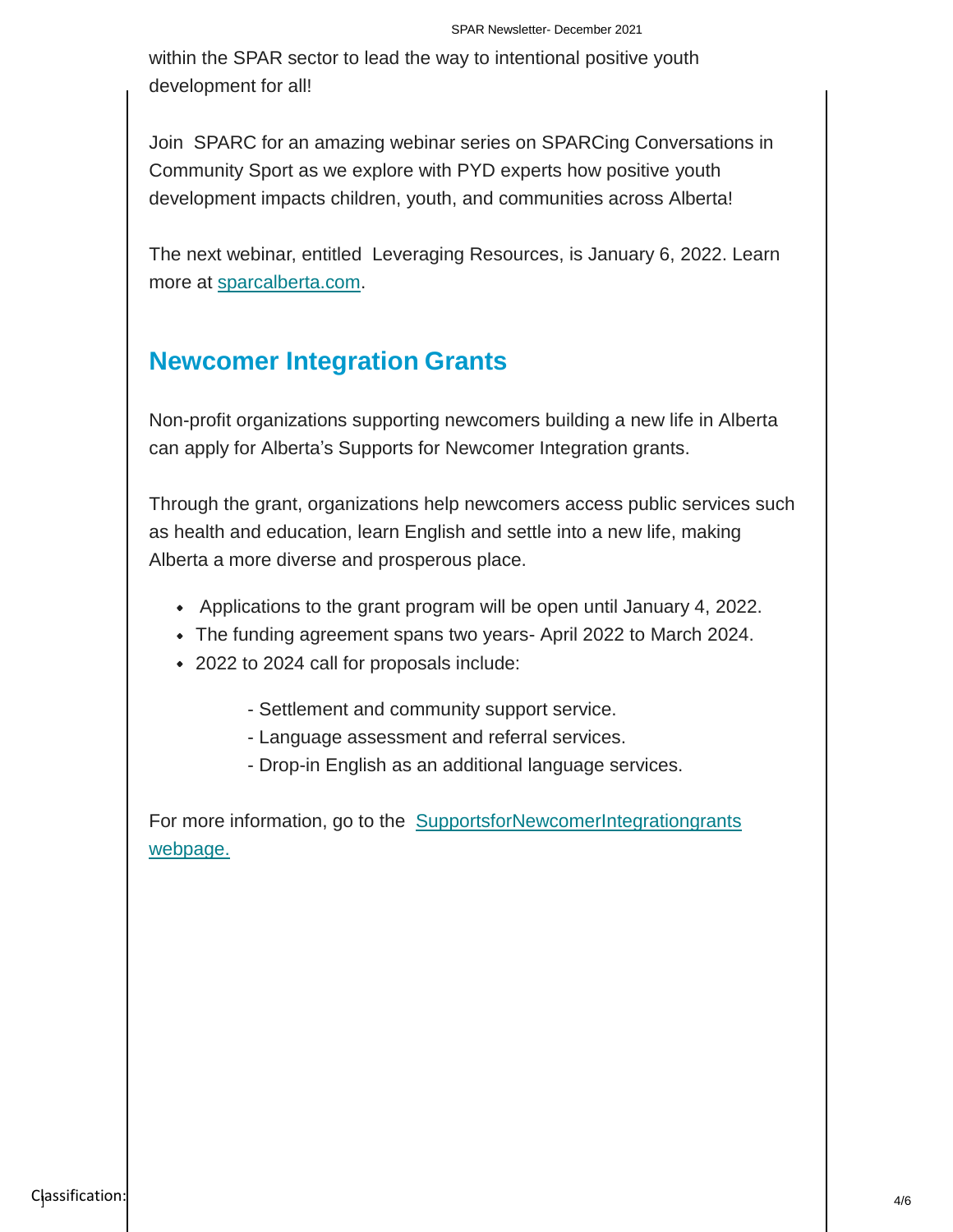



### **Concussion Awareness**

The [#HeadstrongCanada](https://twitter.com/hashtag/headstrongcanada) campaign is based on the Government of Canada's Concussion Framework and the [ConcussionAwarenesstoolkit,](https://sirc.ca/concussion) is designed to give every sport organization the resources they need to show they are concussion smart and to learn the key points in concussion awareness.

*Sport Physical Activity and Recreation, All rights reserved.*